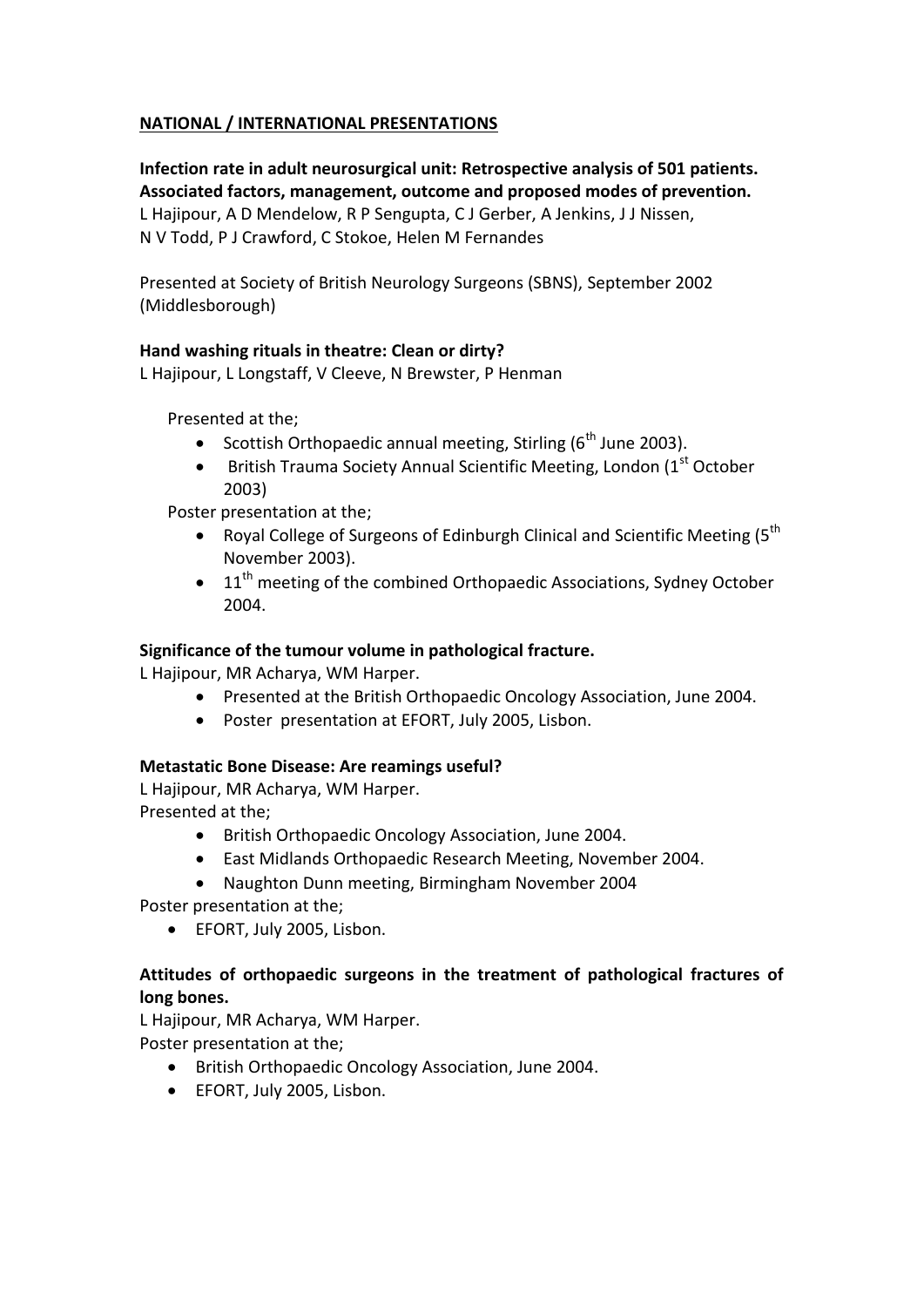# **Effect of tendon laceration and trimming on tendon friction coefficient along A2 pulley: In vitro study on turkey tendon.**

Hajipour L, Dias J, Ullah A, Ahmed S, Aggarwal S, Gulihar A.

Presented at the:

Presentation at the;

- Naughton Dunn meeting, Stoke on Trent, May 2007.
- BSSH meeting, London, November 2007
- Presentation at the BOA, Liverpool, Sept 2008

E-poster in EFFORT, Nice, May 2008

## **Effect of early weight bearing on union rate following hindfoot arthrodesis: a retrospective study.**

Hajipour L, Allen P E

Presentation at the;

- EFFORT, Nice, May 2008
- BOA, Liverpool, Sept 2008

**Effect of different peripheral suture technique on the friction coefficient of the flexor tendon in Zone II. In vitro study on turkey tendons.**

Hajipour L, Gulihar A, Dias J.

Presentation at the;

- East Midlands Nov 2008.
- Professor Harper Memorial Jan 2009.
- EFFORT 2009
- BOA Sept 2009

**The Effect of Sequential Pulley Resection on the Coefficient of Friction when Intact and Following Flexor Tendon Repair in Zone 2: In vitro studies on paired turkey tendons.**

L Hajipour, B Bhowal, N Taub, J Dias

Podium presentation at the BSSH, October 2012 (York).

Poster presentation IFSSH & IFSHT. New Delhi .4<sup>th</sup> to 8<sup>th</sup> March 2013.

# **The effect of single suture knot on the coefficient of friction of Zone 2 intact flexor tendon: In vitro studies on paired turkey tendons.**

L Hajipour, B Bhowal, N Taub, J Dias

Podium presentation in the forthcoming Triennial Congress of the IFSSH & IFSHT, New Delhi ,4<sup>th</sup> to 8<sup>th</sup> March 2013.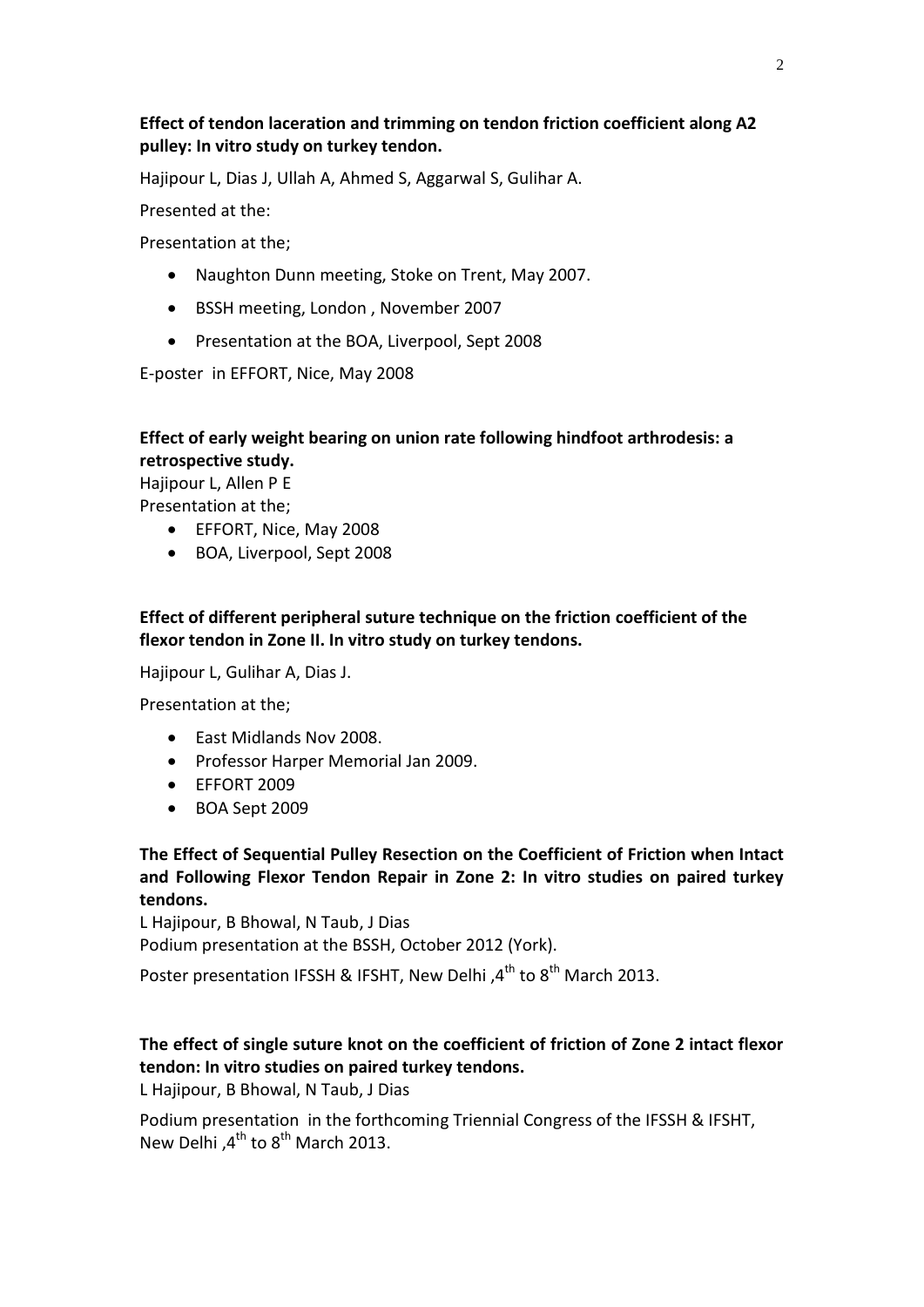**The effect of isolated running suture on the coefficient of friction of flexor tendon in Zone 2, in absence of tendon laceration: In vitro studies on turkey tendons.** L Hajipour, B Bhowal, N Taub, J Dias

Poster presentation IFSSH & IFSHT, New Delhi  $A<sup>th</sup>$  to  $8<sup>th</sup>$  March 2013.

# **Contact surface Scanning Electron Microscopy (SEM)of flexor tendon and A2 pulley following tendon treatments. In vitro study on turkey tendons.**

L Hajipour, B Bhowal, J Dias

Podium presentation IFSSH & IFSHT, New Delhi,  $4^{th}$  to  $8^{th}$  March 2013.

#### **REGIONAL PRESENTATION**

#### **Total Hip Replacement in the UK; Does practice reflect guidelines?**

Presented at the Northern Kreibich research session, Newcastle upon Tyne, November 2003.

Results: Key areas remain where there is a lack of consensus. These include consent, thromboprophylaxis, trainee supervision and discharge policy. Interestingly, the results suggest that around 30% of implants may not have a 10year NICE benchmark

**Infection rate in adult Neurosurgical unit: Retrospective analysis of 501 patients. Associated factors, management, outcome and proposed modes of prevention.** Newcastle General Hospital, February 2002

Results: High rate of discitis, shunt and chest infection post-operatively, but results compare well with wound infection rate in the literature. Post-operative antibiotics show no benefit.

## **Analgesia for abdominal pain in Accident and Emergency Department; type, dose, route and timing of administration.**

Sunderland Royal Hospital, Department of Accident and Emergency, August 2000. Results: 70% of patients received appropriate analgesia within 2 hours of arrival to A/E.

## **Postoperative Transfusion Triggers – a prospective study, to evaluate transfusion criteria and up to date knowledge of transfusion medicine**.

Ninewells Hospital, Dundee, PRHO Surgery, April, 1999.

Results: Poor knowledge of transfusion criteria among hospital doctors was noticed, leading to excessive use of blood transfusion services.